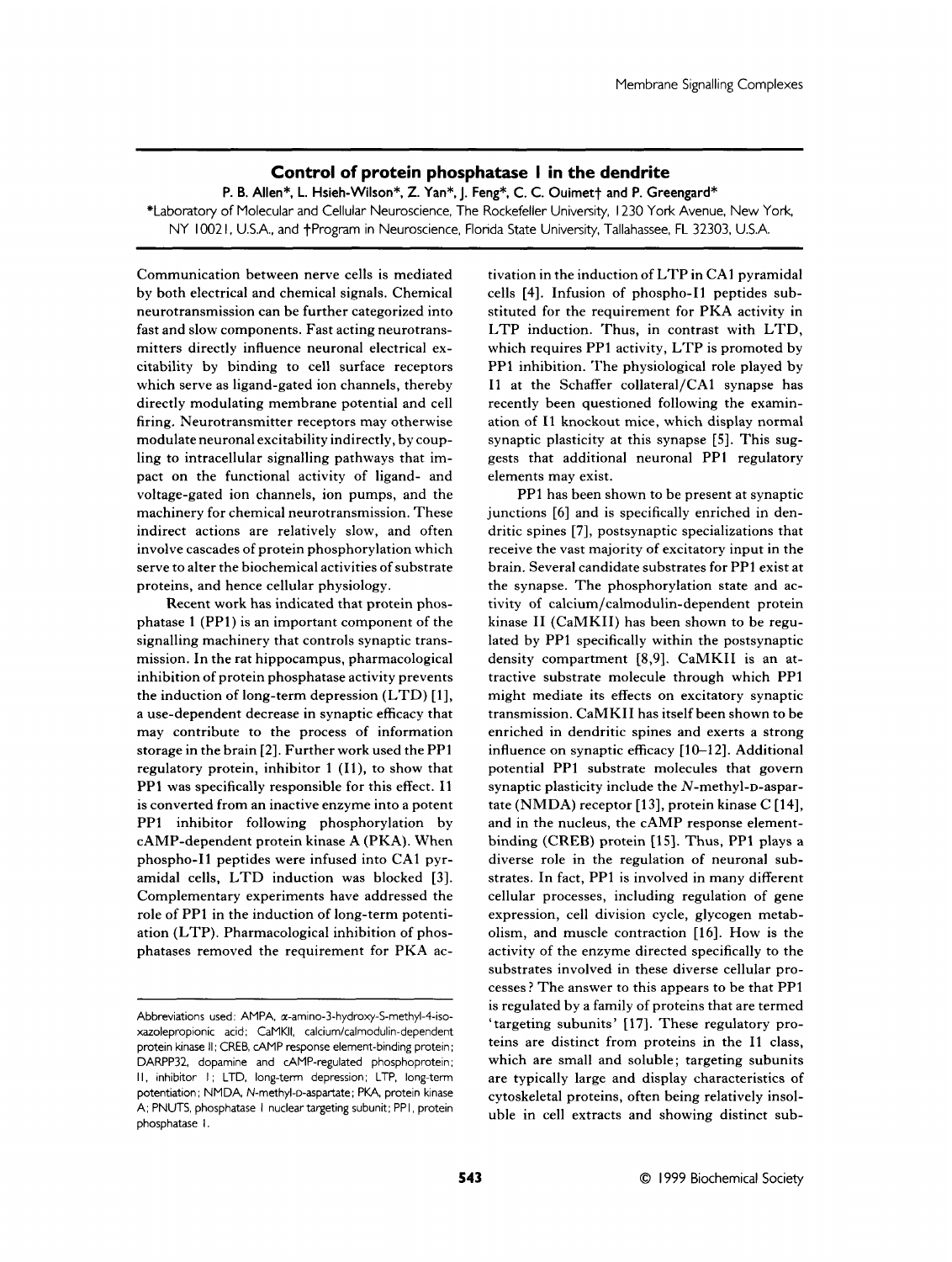### **Figure I**

### **Distribution and activity of PP I**

**(A)** lrnmunoblots showing the relative distribution of the *a* and *<sup>y</sup>* isoforms of PPI in rat brain homogenate fractions. Loading was normalized for protein content (50  $\mu$ g/lane). **(B)** Catalytic activity of PPI towards phosphorylase a measured in rat brain homogenate fractions normalized for total protein content. Rat brain cortex was lysed by sonication in 50 mM Tris/HCI (pH 8.0), 120 rnM NaCI, 0.5% Nonidet P-40, I mM EDTA, I mM PMSF, 20  $\mu$ g/ml leupeptin/antipain and 5  $\mu$ g/ml pepstatin/chymostatin. Hornogenate was centrifuged at I9 000 **g** for 20 rnin. Soluble and particulate suspensions were assayed for PP1 activity as described previously.



cellular localizations. Targeting subunits generally bind to PP1 with high affinity and as a result dictate the subcellular localization of PP1, thereby placing the enzyme in proximity to the substrates that are responsible for controlling a given cellular process. In addition to dictating localization, targeting subunits may also modulate PP1 catalytic activity toward selected substrates in response to specific intracellular signals [17].

Preliminary evidence for the existence of PP1 targeting proteins in the brain came from cellular fractionation studies. Particulate and soluble fractions of cortical homogenate were separated by high-speed centrifugation. The majority of the PP1 catalytic subunit was found in the particulate fraction. However, when the catalytic activity of PPl in these two fractions was measured, using phosphorylase a as substrate, the majority of the activity was found in the soluble fraction (Figure

1). Purified PPl is highly soluble. This implies that much of the PP1 in cortical homogenate is associated with proteins in the insoluble fraction, and that this association inhibits the enzyme.

# **Isolation and characterization of novel PP I -interacting proteins**

Using the *a* isoform of the catalytic subunit of PP1 as a bait, a rat brain cDNA library was screened using the yeast two-hybrid expression cloning system [18]. Several different clones were identified based on restriction enzyme digestion and sequence analysis. These included cDNAs for the PP1-binding proteins spinophilin [19], phosphatase 1 nuclear targeting subunit (PNUTS) [20] and p53BP2 [21]. Of these proteins, spinophilin has been most thoroughly characterized: it is found in a complex with PP1 in rat brain lysates, and is a potent inhibitor of PPl activity *in vitro.*  The name spinophilin is based on the specific localization of the protein in the dendritic spine compartment, a subcellular organelle in which PPl is also specifically enriched [7]. This localization may be highly significant with respect to the role played by PPl in the regulation of synaptic plasticity ; dendritic spines are thought to contain the signal transduction machinery responsible for the regulation of glutamatergic synaptic transmission. Spinophilin contains a single PDZ domain (Figure 2); this domain is present in many cytoskeletal proteins and often serves to mediate binding to the terminus of transmembrane proteins. In the brain, the PSD-95 family of PDZ domain-containing proteins has been shown to bind to NMDA receptors and Shaker-type **K+**  channels and to promote the clustering of these receptors in heterologous cells [22-24]. A second class of PDZ domain-containing proteins, the GRIP/ABP family, binds to the GluR2 glutamate

#### **Figure 2**

#### **Domain organization of spinophilin**

The N-terminus of the molecule binds to, and can bundle, F-actin. The PPI-binding domain lies immediately upstream of the PDZ domain. The amphipathic helix is thought to mediate the formation of a coiled-coil spinophilin homodimer.

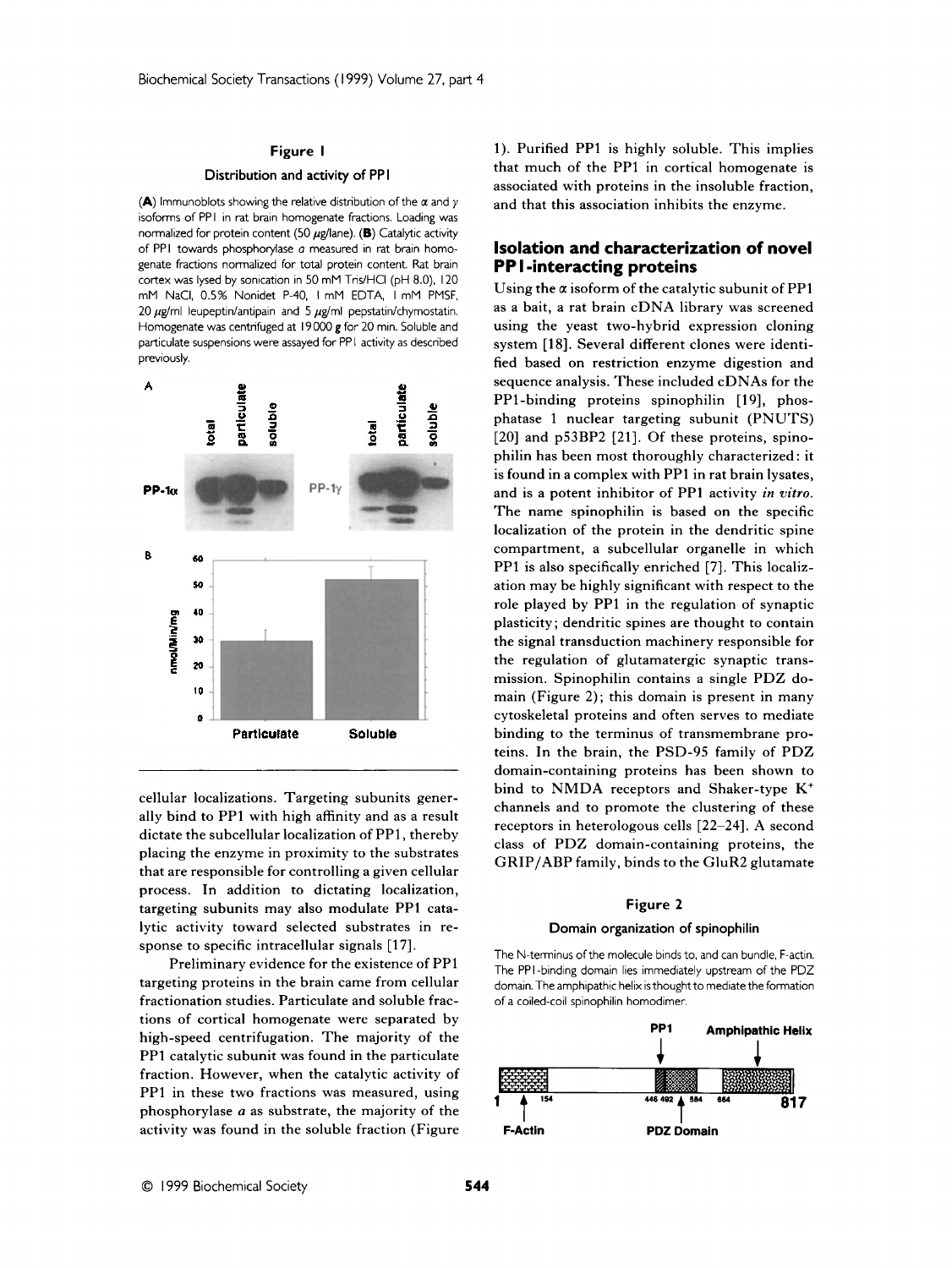receptor subunit [24]. This implies that spinophilin might also be associated with a transmembrane protein, possibly an ion channel or neurotransmitter receptor that resides in the spine. The binding site for PPl has been mapped to a position immediately adjacent to the PDZ domain [25]. Thus, spinophilin may place PP1 in an opportune position to exert its control over substrates that govern synaptic strength.

Spinophilin also contains a region predicted to form **a** coiled-coil. Recent two-hybrid analysis showed that this region of spinophilin can bind to itself, indicating that the molecule may exist as a homomultimer *in vivo.* The amino terminus of spinophilin binds to, and will bundle, F-actin [26], suggesting that spinophilin is an integral part of the dense actin filament network that exists in dendritic spines. Scanning of the spinophilin sequence for consensus motifs for phosphorylation reveals the presence of many potential sites that are clustered in the N-terminal actin-binding region. Phosphorylation at these sites has the potential to alter functional interactions with the actin cytoskeleton. In addition, PP1 has been implicated in the control of the actin-myosin cytoskeleton in non-neuronal cells [27]. This suggests that the spinophilin/PPl complex may play a role in regulating actin dynamics in the spine and thereby control spine morphology and turnover. In developing rat cortex, spinophilin expression peaks at a time when spines are being formed [19,28] and spine structure is thought to influence synaptic efficacy [28] ; therefore, modulation of the cytoskeleton provides a potential mechanism for the **spinophilin/PPl-mediated**  regulation of synaptic transmission.

An additional contribution to the synaptic targeting of PP1 is probably provided by a protein that is related in structure to spinophilin. This protein, identified based on its ability to bind to Factin, was named neurabin (neuronal actin binding protein) [29]. Neurabin was also found to bind to PP1 [26]. Recently, p70 ribosomal S6 kinase was shown to bind to the PDZ domain of neurabin [30]. This kinase also binds to the PDZ domain of spinophilin (P. E. Burnett and P. B. Allen, unpublished work). These results raise the possibility that a p70 ribosomal S6 kinase/spinophilin/ neurabin/PPl complex may serve to regulate local protein synthesis at the synapse. New protein synthesis is detected in response to synaptic stimulation and may be required for certain forms of long term plasticity [31,32].

Fine mapping of the PPl binding site in

spinophilin revealed that PPl binds to a motif that is found in other PP1 regulatory proteins, namely, **R/** K- R/ K-Hydrophobic-X- F/W [ 25,3 31. Mutation of the phenylalanine residue to alanine abolished the binding of PPl to spinophilin. A short peptide encompassing this site does not inhibit PP1 activity, but is still capable of binding to PPl, as shown by competition assays with full-length spinophilin [25]. When added to immunoprecipitation reactions, the spinophilin peptide antagonized the interaction with PP1. This antagonist peptide was infused into acutely dissociated striatal neurons in the whole-cell patch clamp mode to assess the physiological consequences of disrupting the PP1-spinophilin complex [34]. The paradigm examined was the time-dependent reduction of  $\alpha$ -amino-3-hydroxy-5-methyl-4-isoxazolepropionic acid (AMPA) current response which is seen after patching on to these cells. This run-down effect can be prevented by the application of a dopamine D1 receptor agonist, which is consistent with the observation that AMPA responses are potentiated by PKAdependent phosphorylation [35,36]. In addition, run-down was prevented by inhibiting protein phosphatases with okadaic acid, **or** by the infusion of a PP1 inhibitor, phospho-dopamine and CAMP-regulated phosphoprotein (DARPP32) peptide [37]. Infusion of the spinophilin antagonist peptide also prevented the AMPA current run-down, and infusion of control spinophilin peptide, incorporating the phenylalanine to alanine mutation that abolishes PPl binding to spinophilin, had no effect on run-down. These results suggest that spinophilin-mediated targeting of PP1 to the AMPA receptor serves to maintain the channel in a dephosphorylated, less active state. The channel is stimulated by PKAmediated phosphorylation; PKA simultaneously inhibits PP1 activity due to the phosphorylation and activation of the PP1 inhibitor, DARPP32. In binding to PP1, phospho-DARPP32 presumably also displaces PPl from spinophilin and the AMPA channel. The results support the idea that spinophilin is a *bona fide* neuronal PPl targeting protein.

Not all PP1 binding proteins found in the nervous system are restricted to dendrites. For instance, one of the PP1 interacting proteins identified in the yeast two-hybrid screen was localized discretely to the cell nucleus, earning this protein the acronym PNUTS (phosphatase 1 nuclear targeting subunit) [20]. PNUTS has a very high affinity for PP1 and inhibits catalytic